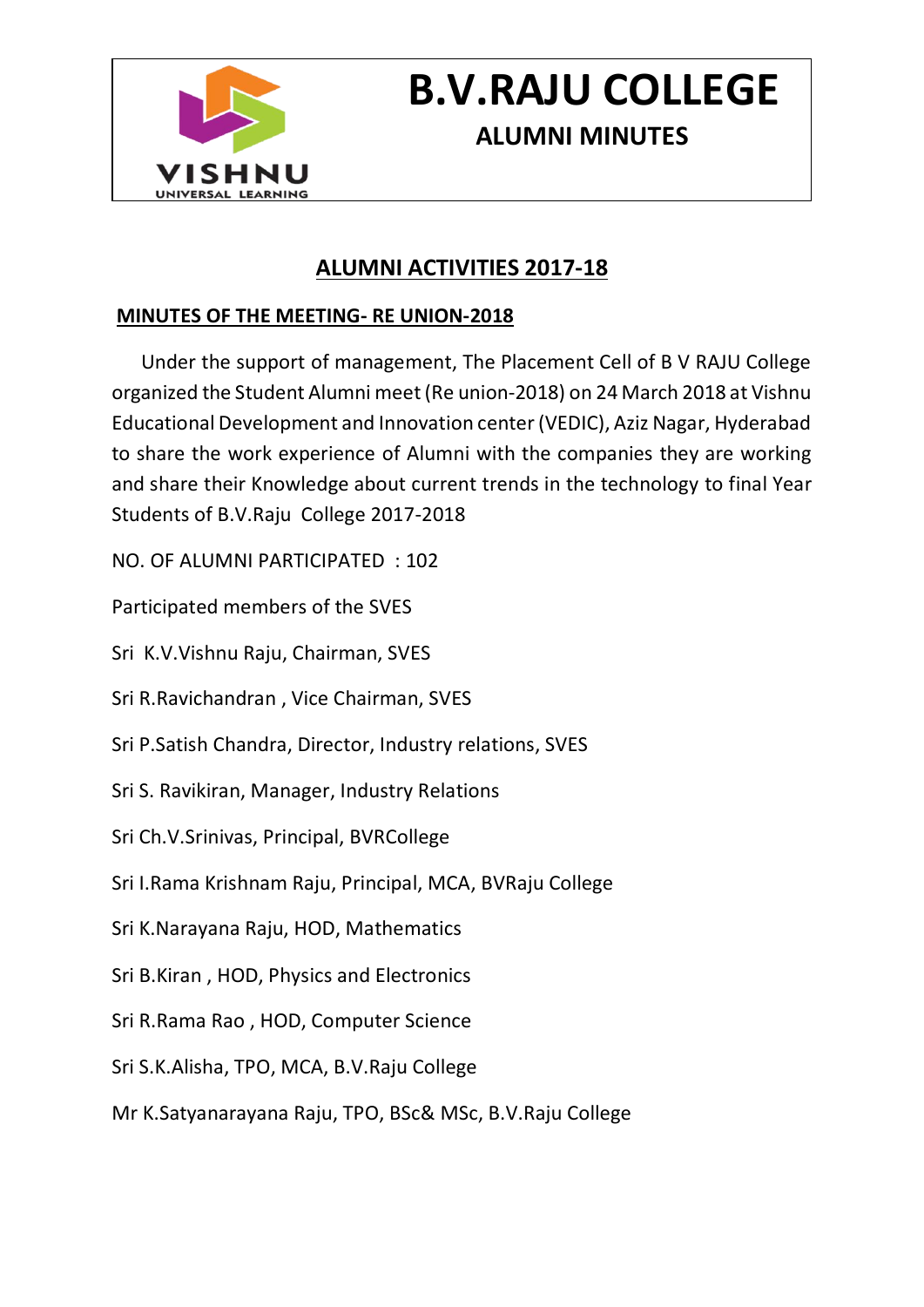#### **Minutes of the Meeting:**

- Agreed to support the existing Students to enhance their Technical Skills and get more Placements and set them at their interested Domains.
- Agreed to share up to date expectations of Industry by conducting the Orientation Programs and Technical Sessions to the students of academic year 2018-19 to enhance their abilities to reach the present trends in Current Scenario.
- Management shared the information about the implementation of new teaching and learning methodologies and took inputs from students in this regard.
- Agreed to contribute amount to poor students who were unable to spend on study material due to poor economic background.



Under the support of the Placement Cell of B V RAJU College our Student Alumni Organized the Re Union on 24 March 2018 at VEDIC, Hyderabad to share their work experience and Knowledge to the Final Year Students of 2017-2018.